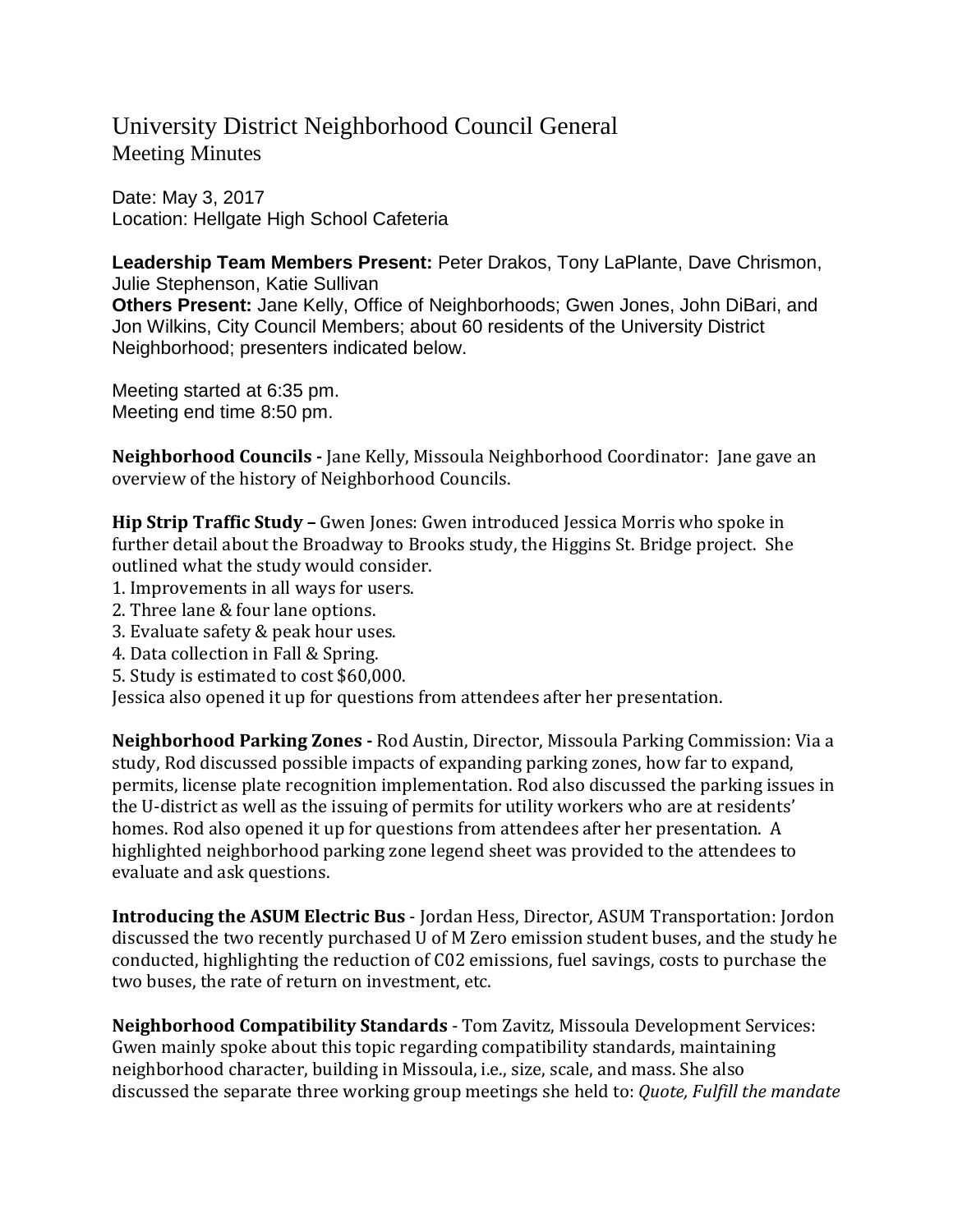*of the growth policy by articulating and promoting neighborhood charter through appreciating the University Neighborhood's history while allowing for mindful growth and change. The neighborhood will ensure the future of its unique character, personality and feel positively influencing housing size and proportionality relative to lot size.* She also discussed potential zoning solutions: No loss of dwelling units, lower dwelling height limits for roof pitches, increase street-side setbacks, consulting Historic preservation officer for new construction, and large lot setbacks increases.

**Election of New Leadership Team Members -** Jane Kelly: Jane opened it up for the addition of new Leadership Team Members. Kathi Wood motioned to add new team member Mike Jackupcak. The motion was seconded and passed.

**Traffic Circles and Ward Boundaries** - Jane Kelly: Jane discussed the expansion of Ward 4. She also mentioned the adoption of a traffic circle by a local attendee named Janice Givler.

**Neighborhood Priorities** - Dave Chrismon: Dave introduced the Wards 3 & 4 Council members to discuss their respective projects.

**Q & A with City Council Representatives:** Ward 4 Council member John DiBari discussed and answered questions about the city acquiring Mountain Water from Liberty, and no tax increase, and or rate increase for the near future.

Ward 4 council member Jon Wilkins discussed and answered questions about rentals, tourist homes, public safety, population control/solutions of urban deer, eco-compost, the possible sale of the Senior Center on Higgins, and snow removal.

Ward 3 Council member Gwen Jones discussed and answered questions about the compatibility study, and the formation of HED: Housing Economic Develop.

**Public Comment on Non-Agenda Items:** Mary O'Malley discussed campus student rental issues, the upcoming Campus thrift sale. Historic preservation award was discussed.

Submitted by: Tony LaPlante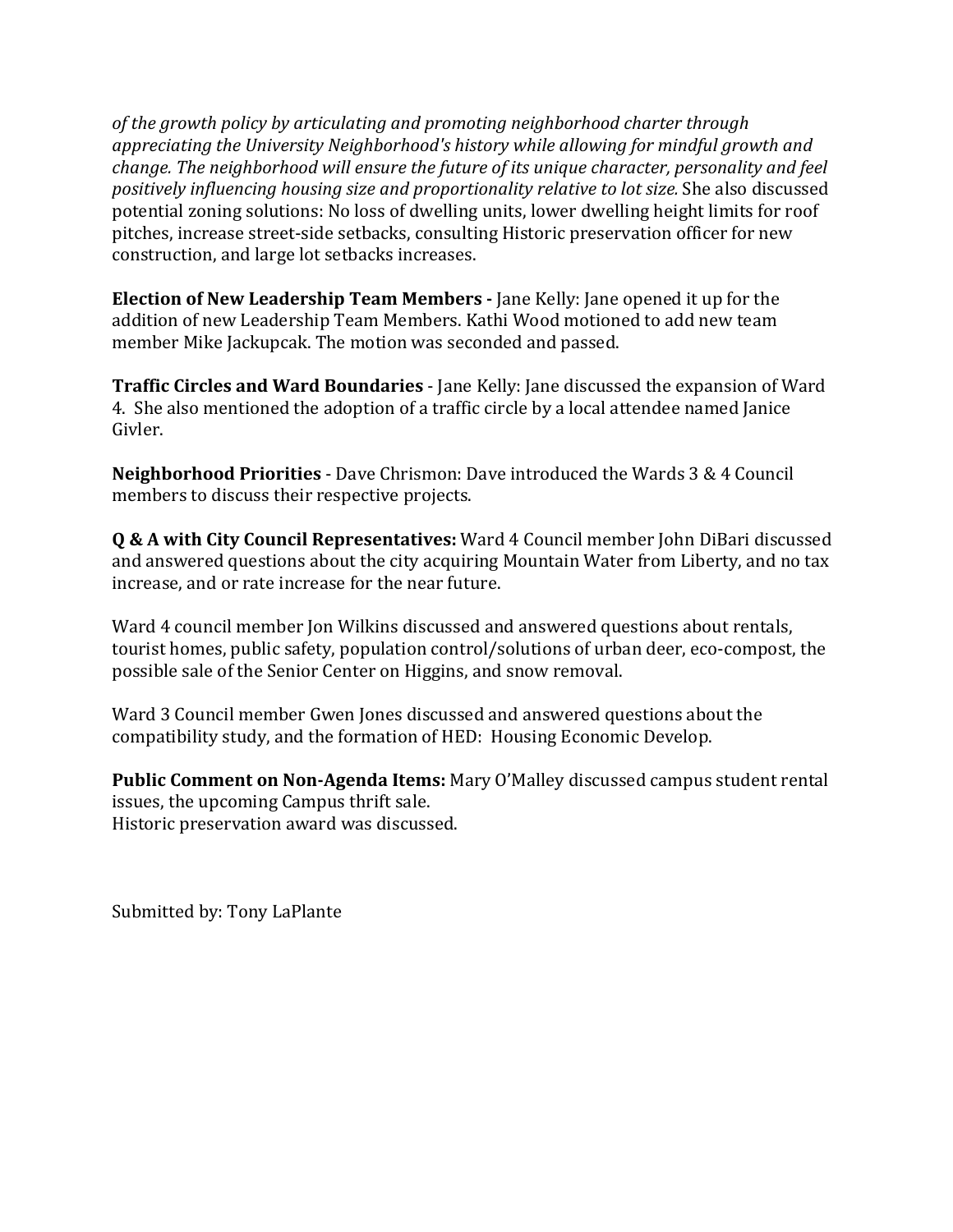## University Neighborhood District

## Potential Residential Dwelling Compatibility Standards

### Issue/Background:

The historic University Neighborhood Area is experiencing new development at <sup>a</sup> slow but consistent rate. Because the neighborhood is "built-out," most of the development is either additions to existing homes or new home construction that results in tear down of existing homes. In some cases, the new development has maximized nearly all the allowable building envelope on certain parcels or been of contemporary design which has caused residents to become concerned that the existing character of the neighborhood is being lost. Steadily rising real estate prices in this historic neighborhood, which are some of the highest in the city, reflect the popularity of the area.

A review of the existing neighborhood shows that there is <sup>a</sup> wide variety of architectural design (including <sup>a</sup> small percentage of contemporary homes), home size, and lot size. It appears that the vast majority of existing homes do not fill out the allowed building envelopes described in the zoning code. Most of the neighborhood is located in <sup>a</sup> historic district with most homes having been built from 1900 to 1950. There are currently no historic preservation standards or neighborhood compatibility standards. A portion of the neighborhood, from Higgins to Arthur and from 5<sup>th</sup> Street to Beckwith, is in <sup>a</sup> Historic District, but this status does not create any historical requirements for remodels or new construction within that District.

#### University District Working Group Mission Statement:

To fulfill the mandate of the Growth Policy by articulating and promoting neighborhood character through appreciating the University Neighborhood's history while allowing for mindful growth and change. The neighborhood will ensure the future of its unique character, personality and feel by positively influencing housing size and proportionality relative to lot size.

#### Missoula City Growth Policy Goals and Objectives:

#### From Livability, Community Character Growth Policy pg. 31, 32

Missoula hos unique characteristics that...give it <sup>a</sup> strong identity. [T]raditional neighborhoods... contribute to this sense-of-place.

#### Goal L6: Objectives:

6. Encouroge development that preserves community character and the character of neighborhoods.

8. Encourage neighborhoods to use tools and services to preserve neighborhood chorocter.

#### From Housing, Growth Policy page 63.

Supporting quality neighborhood design in all settings helps to ensure livable community features are in place. **Objectives** 

S. Encourage cohesive and diverse neighborhoods through constructive neighborhood involvement in land use decisions.

### From Community Design, Growth Policy page 72, 73.

### Our challenge is preserving this unique character as new development and redevelopment occurs... **Objectives**

1. Create policies or design standards that enhance unique characteristics and promote beautification of all aspects of our community.

3. Support cohesive, distinctive, and diverse neighborhoods through residents' involvement and planning.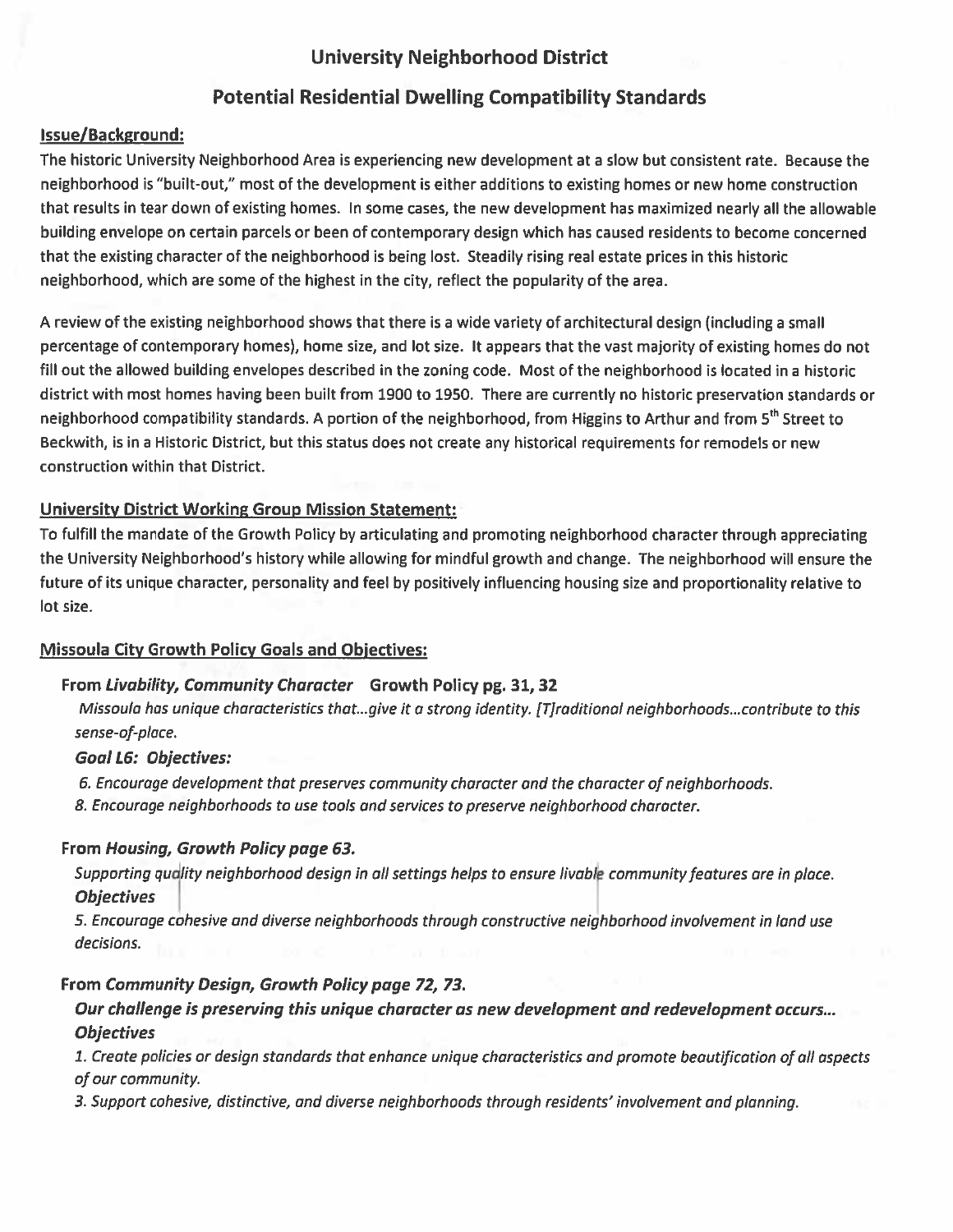## **Potential zoning solutions**

These propose<sup>d</sup> zoning tools applied with the use of an overlay district or added to genera<sup>l</sup> zoning classifications as a sub category, were supported by the group:

1. No loss of dwelling units. Prevent tearing two dwellings down and replacing with one.



- 4. Historic District For new construction or remodeling exterior, consultation Historic Preservation Officer.
- 5. Large Lot Setback increase. For parcels over 100 feet in width, increase front and side setbacks from current standards of 20 feet front yard and 10 feet side yard setback (increase to be determined.)

Note: these concepts listed above may be altered from the wording above, in order to accomplish the goal set out in the original concept; if there is neighborhood and city council support, the next stage of work is to create the tools to do this, and it is <sup>a</sup> process through which the proposed language will evolve. <sup>I</sup>

In order to have the suppor<sup>t</sup> of City Council to mandate the Office of Development expending the time to complete this project of <sup>a</sup> zoning overlay, I must show that <sup>a</sup> significant portion of the neighborhood supports it. Accordingly, by May 24 (three weeks from the date of this General Meeting) I need to have either an email or <sup>a</sup> phone message with a "yes, in support of", or "no, not in support" of message; please list your name and address, also. Phone: 406 549-3295; email: gjones@ci.missoula.mt.us Thank you! -Gwen Jones, Ward 3 City Councilor.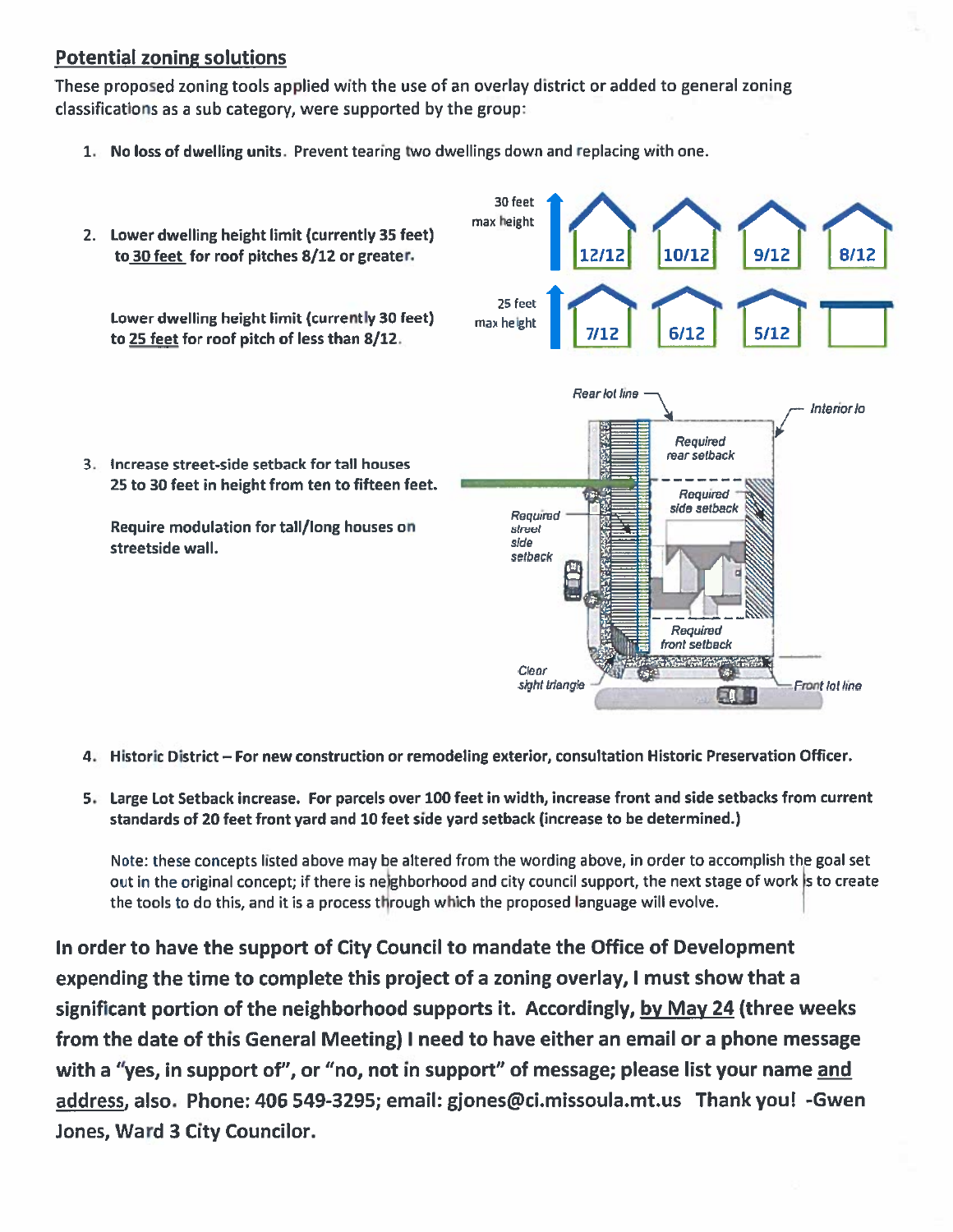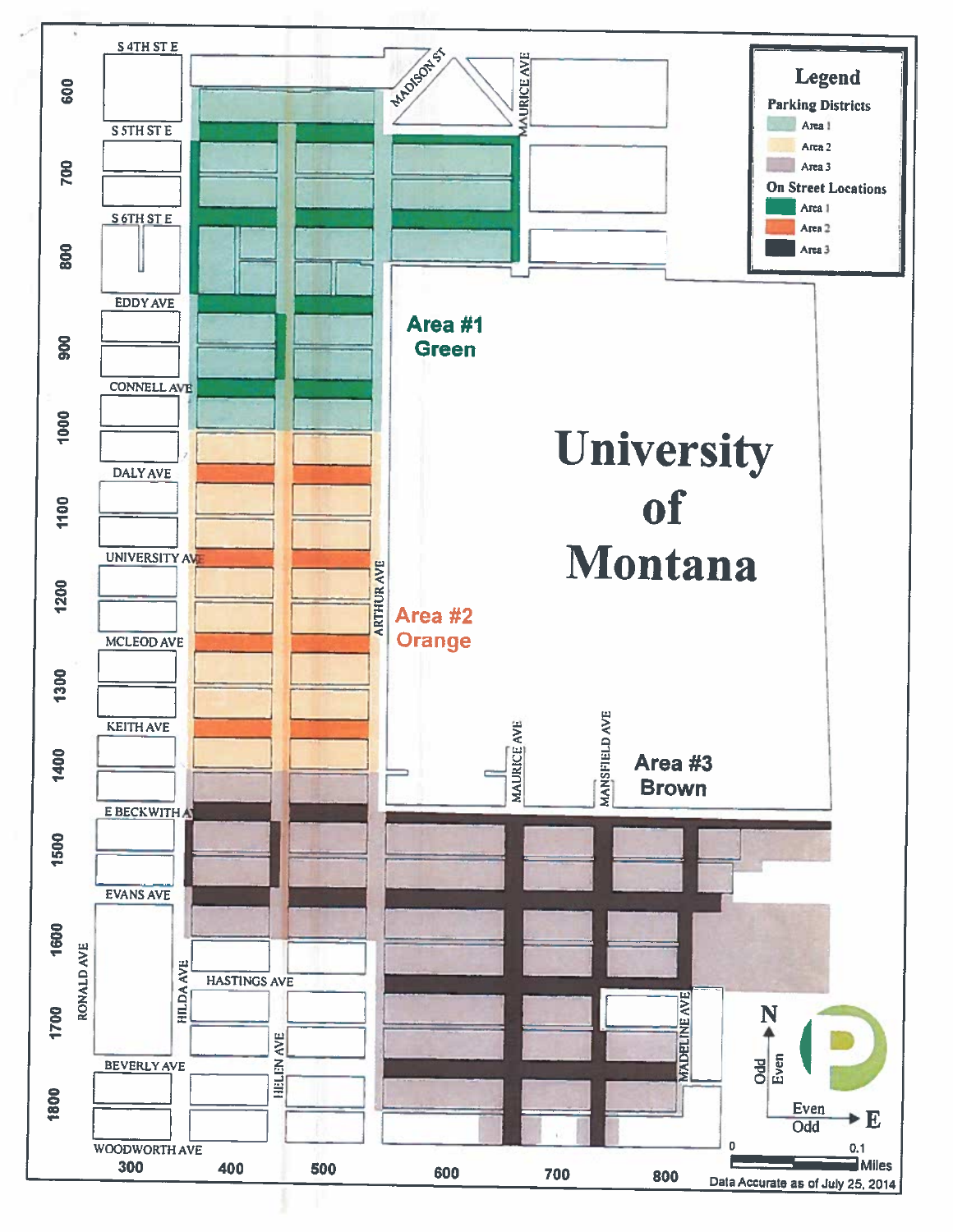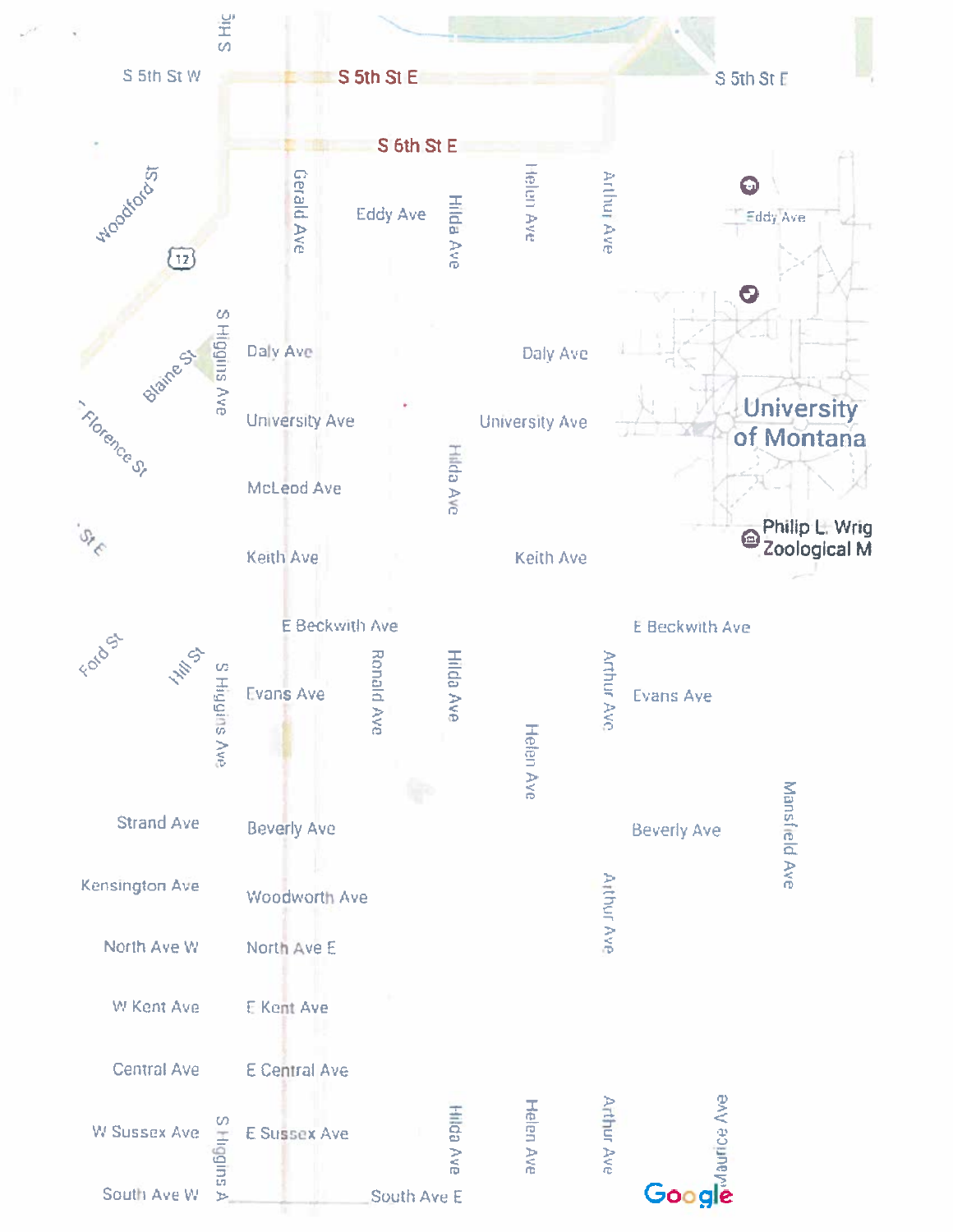